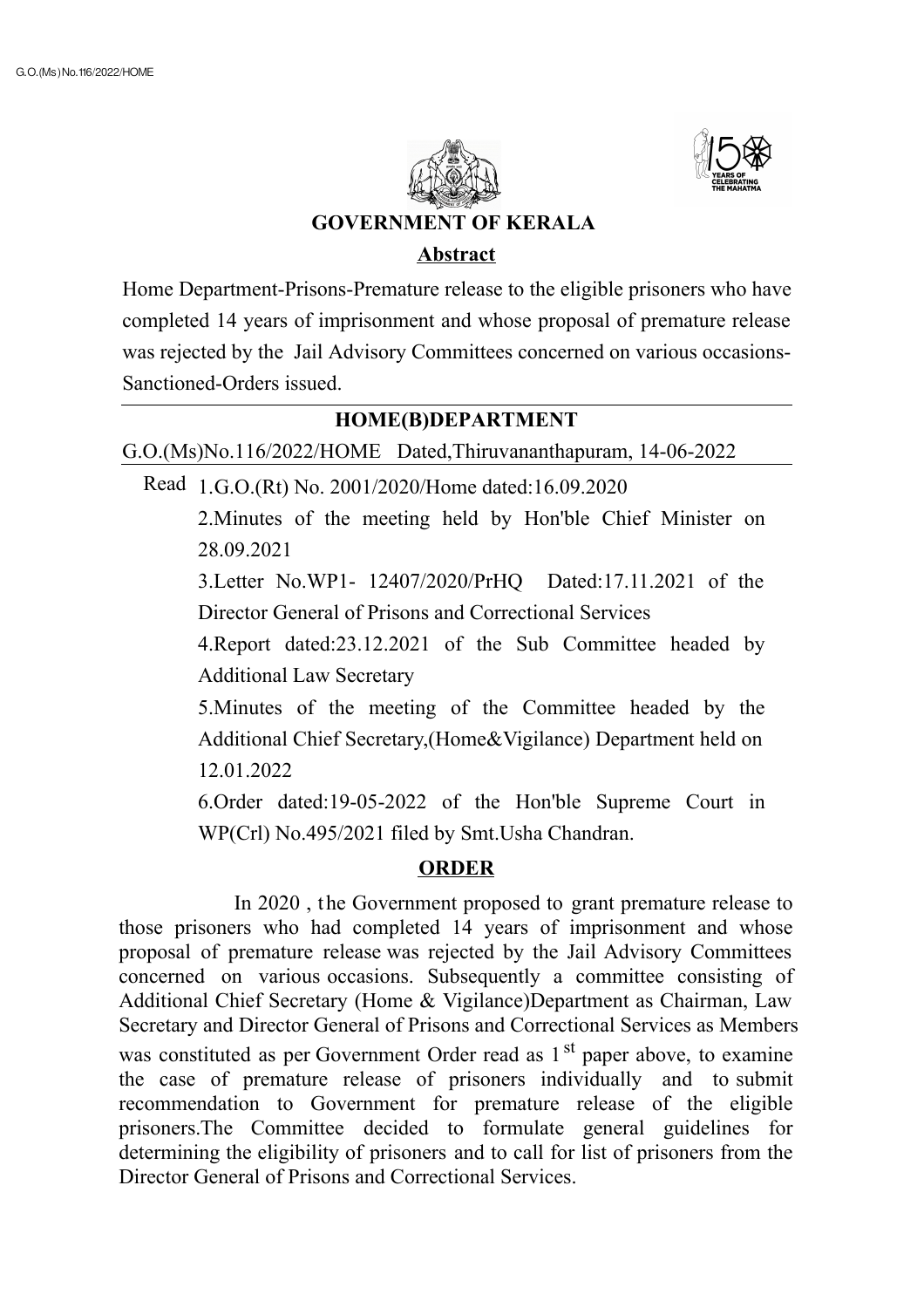2. In the high level meeting held on 28.09.2021 to discuss premature release of eligible prisoners who have completed actual sentence of 14 years, it was decided, inter alia, that the release of the eligible prisoners who have completed actual imprisonment of 14 years may be effected as part of 'Azadi ka Amrut Mahotsav', the 75th Anniversary Celebrations of the India's Independence.

3. The Committee headed by the Additional Chief Secretary (Home & Vigilance) Department entrusted the scrutiny of the cases of prisoners who have completed actual sentence of 14 years as on 31.10.2021 to a Sub Committee comprising the Additional Law Secretary (Chairman), the Joint Secretary, Home Department (Convener) and the Deputy Inspector General of Prisons (Head Quarters), (Member), on the basis of the jail wise list of prisoners to be furnished by the Director General of Prisons and Correctional Services. Accordingly, the Director General of Prisons and Correctional Services furnished a list of 184 prisoners as per letter read as 3rd paper above. On the basis of the report of the Sub Committee, read as 4th paper above, submitted after having considered the cases of 184 prisoners whose premature release were not recommended by the Jail Advisory Committees after consideration on one or more than one occasions, the Committee headed by the Additional Chief Secretary (Home & Vigilance)Department approved a revised criteria for determining the eligibility of prisoners, according to which the prisoners were classified into 4 categories as mentioned below:-

I. Category of prisoners who are not be eligible for premature release.

1. Persons who are sentenced for life imprisonment for offences against the security of the State.

2. Person who are sentenced for life for murder along with rape of a child below 16 years of age charged with or without POCSO Act 2012.

3. Persons convicted under Narcotic Drugs and Psychotropic Substances Act.

4. Persons involved in cases in which the Court expressly declares that the prisoner shall not be granted special remission or amnesty.

5. Persons convicted and sentenced by the courts of other States or UTs.

II. Category of prisoners eligible only after completing 25 years of sentence including all kinds of remission.

1. Convicts who have been imprisoned for life for murder with rape,murder with dacoity, murder involving an offence under the protection of civil rights act 1955, murder for dowry, murder of a child below 14 years of age, multiple murder, murder committed after conviction while inside jail, murder during parole, murder in a terrorist incident, murder in smuggling operation. murder of a public servant on duty,murder with robbery and rape of a child below 14 years of age.

2. Gangsters, contract killers, smugglers, drug traffickers awarded life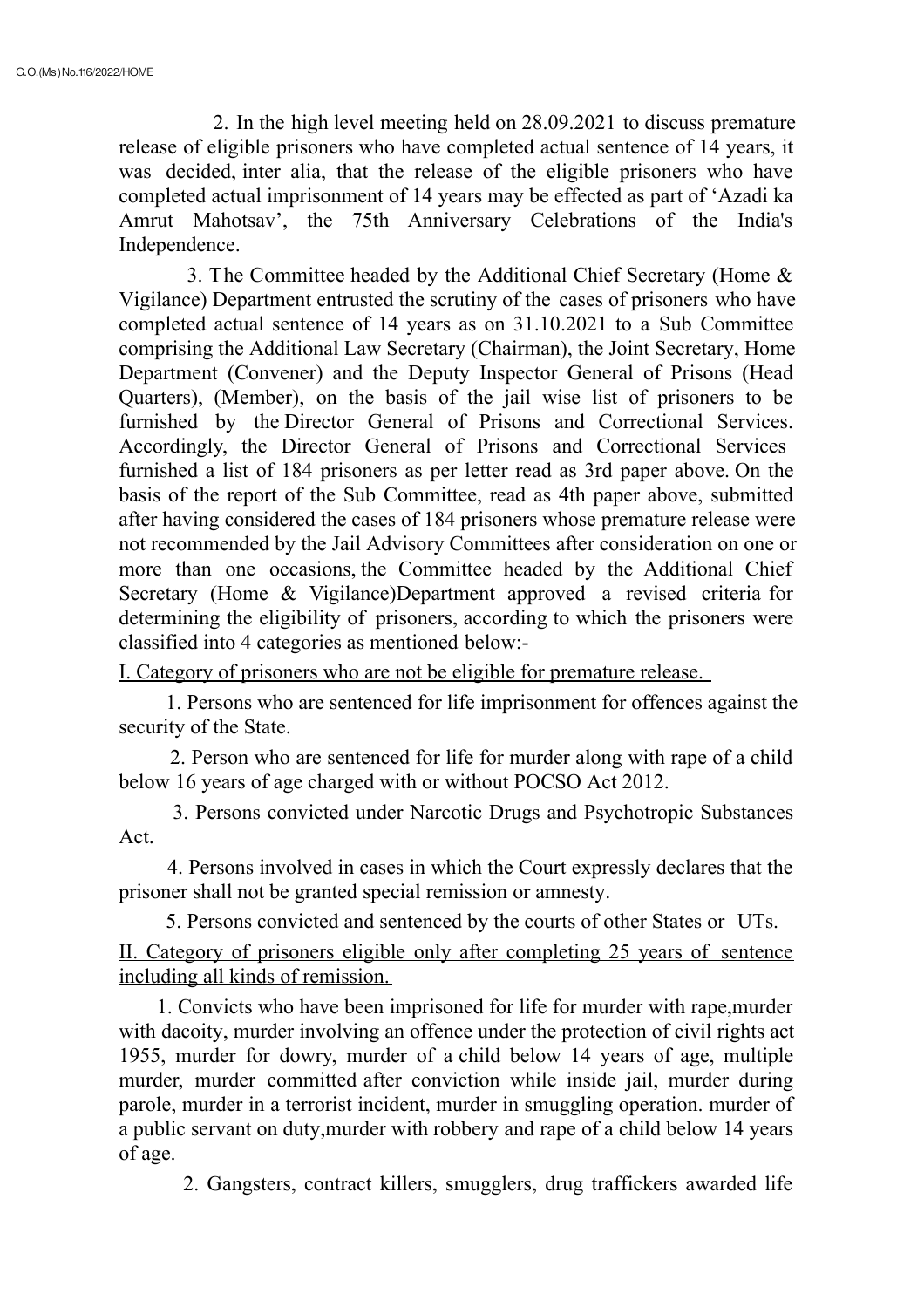imprisonment for murders.

3. Convicts whose death sentence has been commuted to life imprisonment by the Hon'ble President of lndia or by the Hon'ble Governor.

The prisoners with the following age group and completed sentence and favorable reports from the Probation Officers are eligible under this category:-

(a) Prisoners who have attained the age of 55 and completed sentence of 25 years including remission ; OR

(b) Prisoners who have completed 23 years of actual sentence.

III. Category of prisoners eligible after 20 years of sentence including remission

All prisoners who do not come under category I and II shall be eligible for premature release after 20 years of sentence including remission irrespective of their age, but on the following conditions.

1. The overall conduct inside the prison should indicate that the prisoner has lost his potential for committing crimes in future. (To be reported by the Superintendent of Prison concerned)

2. There should have a possibility of reclaiming the convict as useful member of the society.(should be evident from the report of the Probation Officer)

3. Socio economic condition of the family should be sound enough to accommodate the prisoner. (should be evident from the report of the Probation Officer)

The prisoners with the following age group and completed sentence and favorable reports from the Probation Officers are eligible under this category:-

(a) Prisoners who have attained the age of 50 and completed sentence of 20 years including remission; OR

(b) Prisoners who have completed actual sentence of 20 years

IV. Category of prisoners eligible after 14 years of actual sentence excluding remission

All prisoners who have completed the age of 75 but do not come under the Category I shall be eligible for premature release completing 14 years after of actual sentence.

4. The Committee headed by the Additional Chief Secretary(Home&Vigilance) Department also decided to recommend all the coaccused in a case, if one or more persons involved in the same crime are found eligible for premature release. After having examined meticulously the recommendations of the Sub Committee along with all individual details of the prisoners contained in the respective case files, the Committee submitted the proposal for premature release of the 67 prisoners found eligible by th e Committee before the Government.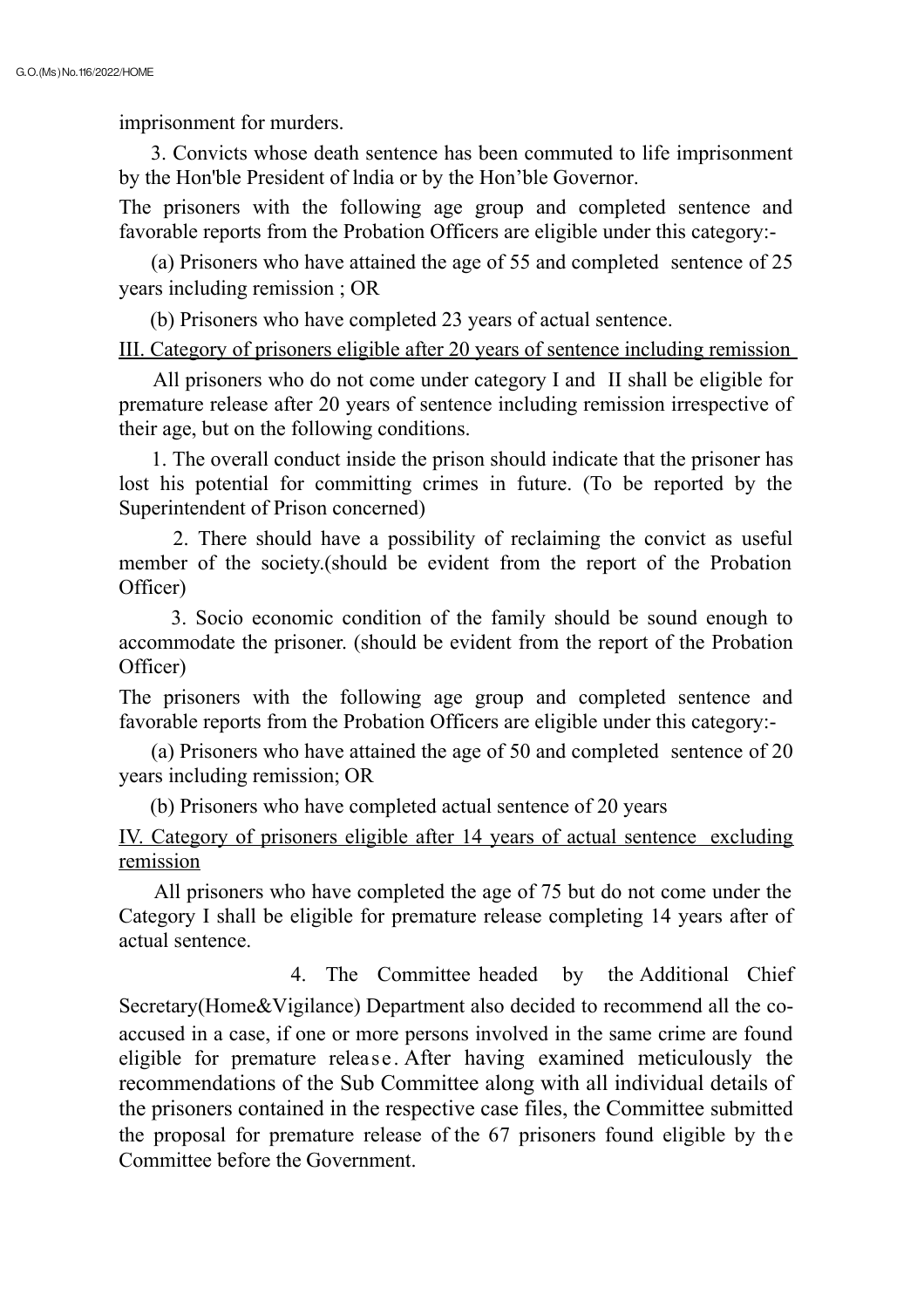5. In the mean time,the Hon'ble Supreme Court considered the matter of release of Chandran@Manichan (C No. 2643),Open Prison and Correctional Home Nettukaltheri in WP(Crl) No.495/2021 filed by Smt.Usha Chandran. Subsequenlty, as per order dated:19.05.2022,read as 6th paper above,the Hon'ble Supreme Court disposed of the Writ Petition with direction to all concerned dealing with the proposal to take a final decision within four weeks. Since Sri. Chandran @ Manichan was also included in the list of prisoners found eligible for premature release by the Committee headed by ACS(H&V), final orders have to be issued in the matter in compliance with the Supreme Court direction.

6. Accordingly,t h e Government have examined in detail the recommendations of the Committee headed by the Additional Chief Secretary(Home&Vigilance) Department vide minutes read as 5th paper above and decided to approve the proposal, excluding the following category of prisoners :-

1. Persons involved in most cruel murder.

2. Persons who committed murder of women and children, persons who committed murder with rape

3. Among the prisoners who are undergoing treatment for mental illness, the prisoners whose relatives are reluctant to receive them.

7. In the circumstances, Government are pleased to order that premature release be granted to the 33 prisoners mentioned below (with name of Prisons), who have completed 14 years of sentence without remission , after remitting their remaining period of sentence, in exercise of powers conferred under Article 161 of the Constitution of India and subject to the condition laid down in rule 470 of the Kerala Prisons and Correctional Services (Management) Rules, 2014, as part of the celebration of the 75<sup>th</sup> year of Indian Independence ('Azadi Ka Amrut Mahotsav').

### **Central Prison & Correctional Home, Viyyur**

- 1. C.No.4562 Sajan S/o Thankappan
- 2. C.No.8408 Jose S/o Thomas

### **Central Prison & Correctional Home, Thiruvananthapuram**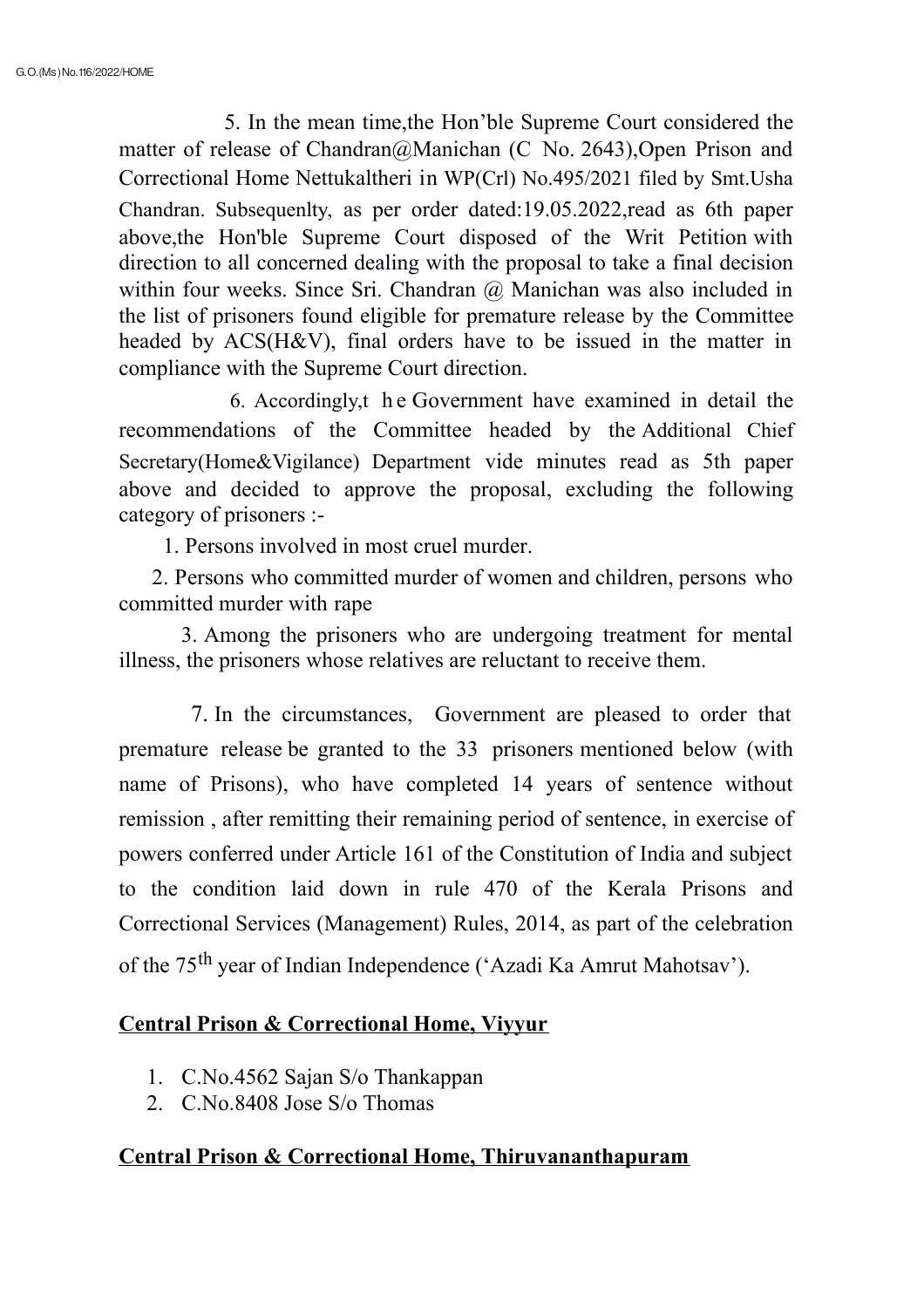- 3. C.No.492 Sahadevan S/o Kunju Panicker
- 4. C.No.3931 Shaji S/o Divakaran
- 5. C.No.4101 Shivaji S/o Kumaran
- 6. C.No.4387 Pappachan S/o Pathrose

### **Central Prison & Correctional Home, Kannur**

- 7. C.No.3575 Mani S/o Mathai
- 8. C.No. 103/21 Sugunan S/o Kumaran

# **Open Prison and Correctional Home, Cheemeni**

- 9. C.No.63 Kozhuka Jayachandran S/o Balan
- 10. C.No.64 Kunhikannan S/o Kunhikutty
- 11. C.No.88 Purushothaman S/o Kunhiraman
- 12. C.No.107 Pattarvayal Kanakan S/o Nanu
- 13. C.No.154 Appakunhi S/o Mukundan
- 14. C.No.172 Paingoli Shaji S/o Sukumaran
- 15. C.No.174 Vayalambron Sudhakaran S/o Gopalan
- 16. C.No. 182 Sathyan S/o Anandan
- 17. C.No.183 Puthenpurayil Balan S/o Kannan
- 18. C.No.184 Kunhikannan S/o Koran
- 19. C.No.187 Rajan Perumboyilan S/o Anandan
- 20. C.No.188 Shaji S/o Govindan
- 21. C.No.192 Kaithayulla parambath Preman S/o Kunhikannan
- 22. C.No.200 Arayakkandi Sukumaran S/o Pokkan
- 23. C.No.253 Chacko S/o Joseph
- 24. C.No.269 Abdul Salam S/o Moideenkutty
- 25. C.No.270 Aboobacker Sidhique S/o Moideenkutty
- 26. C.No. 587 Paradesy S/o Ambhunhi
- 27. C.No.600 Thomas S/o John

# **Open Prison and Correctional Home, Nettukaltheri**

- 28. C.No.2458 Remanan S/o Chellappan
- 29. C.No.2506 Sasikumar S/o Narayanan
- 30. C.No.2643 Chandran S/o Sivadasan
- 31. C.No.3235 Thampi S/o Raghavan
- 32. C.No.3316 Rajan S/o Kunjukochu
- 33. C.No.3275 Abdul Rasheed S/o Abdul Kareem

(By order of the Governor) T K JOSE